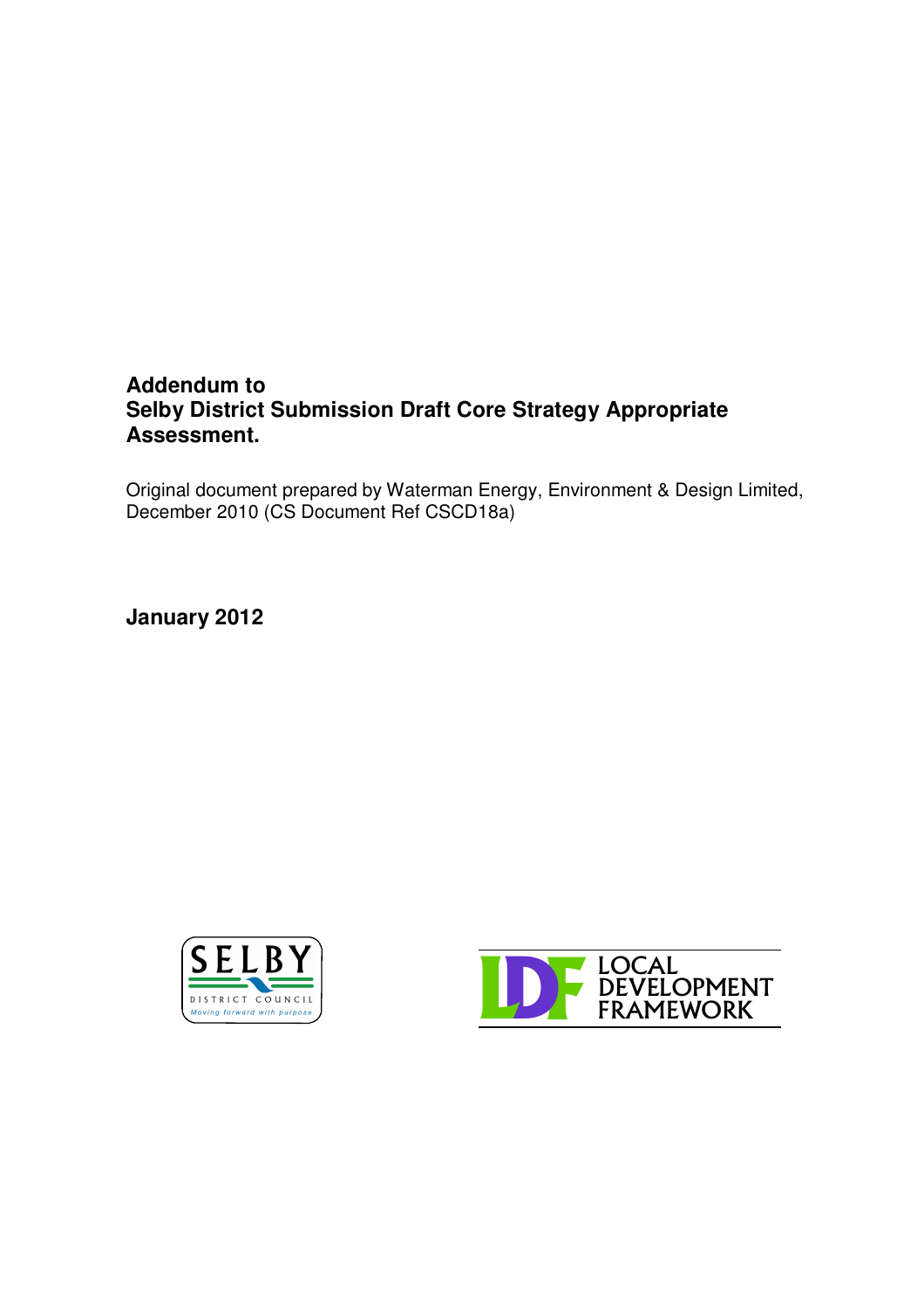# **Summary**

This addendum has been prepared to set out the Council's position regarding the Appropriate Assessment (AA) under the Habitat Regulations in light of the proposed revised housing quantum expressed in the November 2011 amendments to the Core Strategy. The Council are satisfied that the conclusions set out in the AA prepared by Waterman Group in December 2010 remain valid.

# **Background**

At the Examination in Public (EiP) in September 2011, the Inspector requested Selby District Council to reconsider the total housing target across the plan period. The Council undertook the relevant research and noted an increased annual target of 450 units (up 10 units from 440 per year). This revised figure now forms the basis of the Core Strategy for the reconvened EiP.

In increasing the overall housing target, there are clearly implications on the scale and distribution of housing development, and consequentially, potential impacts on Natura2000 sites.

#### **Scale and Distribution of housing (Core Strategy Policy CP2)**

The Core Strategy is a District-wide vision document, and as such is not so detailed regarding the precise location of development. However it does set out a broad distribution across the Principal Town, Local Service Centres and Designated Service Villages. The proposed increase to 450 units per annum increases the overall quantum of housing development, but the proportionate distribution remains largely the same:

|                                   | Overall<br><b>Requirement</b><br>Current<br>$\%$ | Overall<br>Requirement<br><b>New</b><br>$\frac{0}{6}$ | <b>Current CP2</b><br><b>New</b><br><b>Allocations</b> | Proposed<br><b>New</b><br><b>Allocations</b> | <b>Difference</b> |
|-----------------------------------|--------------------------------------------------|-------------------------------------------------------|--------------------------------------------------------|----------------------------------------------|-------------------|
| Selby                             | 51                                               | 51                                                    | 2336                                                   | 2527                                         | $+191$            |
| Sherburn                          | 9                                                | 11                                                    | 498                                                    | 718                                          | $+220$            |
| Tadcaster                         | 9                                                | 7                                                     | 457                                                    | 364                                          | $-93$             |
| Designated<br>Service<br>Villages | 28                                               | 29                                                    | 1573                                                   | 1776                                         | $+203$            |
| Secondary<br>Villages             | 3                                                | 2                                                     | 0                                                      | 0                                            | 0                 |

The proposed annual housing increase maintains the basic proportionate distribution between the settlement hierarchy, but goes no further to locate definite sites in the settlements. Specifically, within the Designated Service Villages where any potential impact on Natura2000 sites is likely to arise - there is no reason for any change to the assessment: The December 2010 AA states:

*2.43 The significance of the Designated Service Villages is that they are put forward as potential locations for modest amounts of further planned*